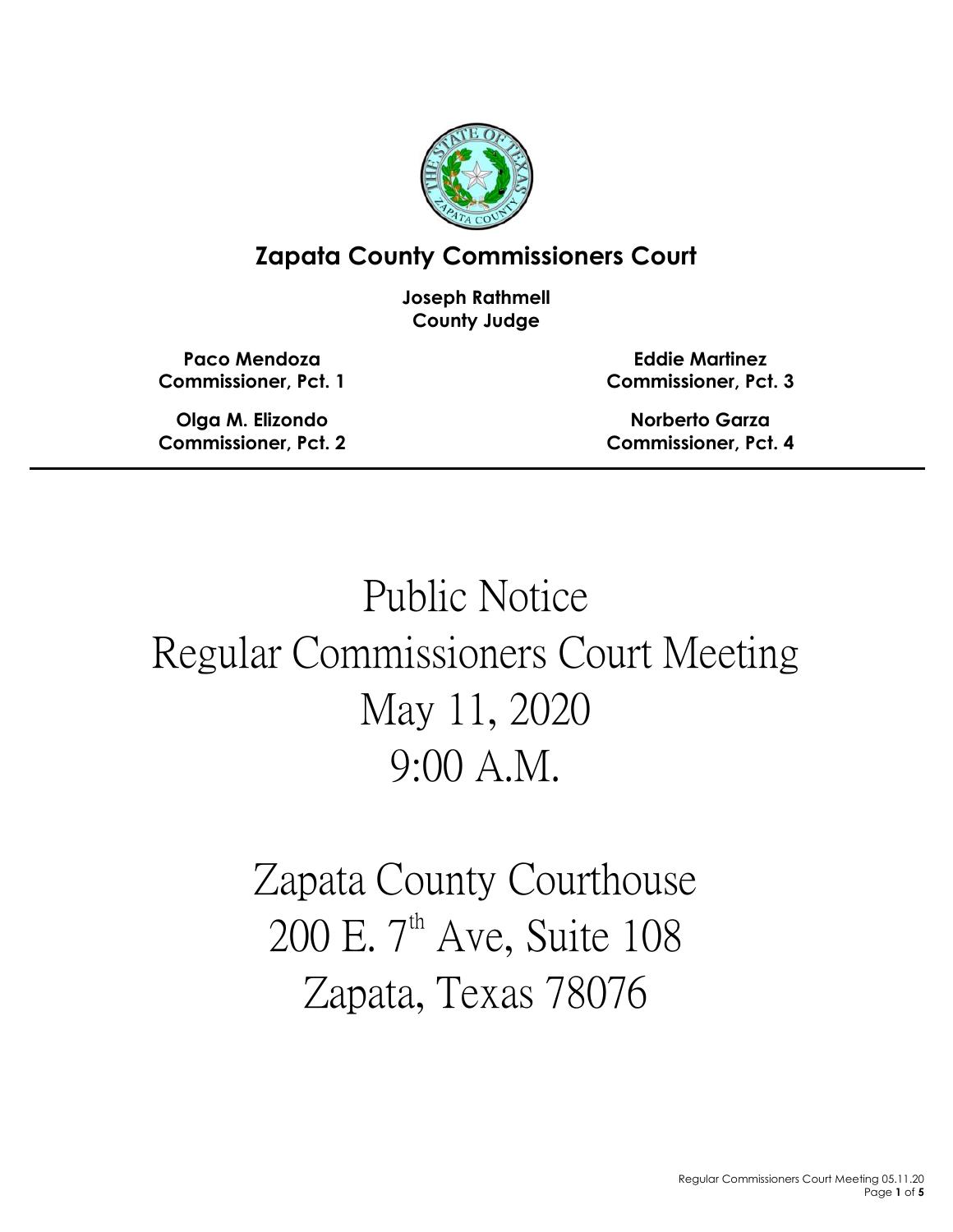# CALL TO ORDER BY HONORABLE JOE RATHMELL, ZAPATA COUNTY JUDGE

- 1. Roll Call By: Honorable Mary Jayne Villarreal-Bonoan
- 2. Invocation: Dr. Roger Miller, Commissioners Court Chaplain
- 3. Pledge of Allegiance
- 4. Communications
- 5. **Public Comment – This section provides the public the opportunity to address the Commissioners Court on any items on the Agenda. Members of the public wishing to participate must complete a public participation form specifying which agenda item they wish to comment on.**
- 6. Approval of Invoices. [Requested by: Triunfo Gonzalez, County Auditor] 7. Approval of Treasurer's Report. [Requested by: Romeo Salinas, County Treasurer] 8. Approval of Checks Issued. [Requested by: Romeo Salinas, County Treasurer] 9. Tax Assessor/Collector's Departmental Report [Requested by: Adriana Figueroa, Tax Assessor-Collector]

### **DELIBERATE AND CONSIDER ACTION ON THE FOLLOWING ITEMS:**

10. To consider amending the Fourth Amended Shelter in Place for Zapata County and other changes as needed.

[Requested by: Honorable Joseph Rathmell, County Judge]

11. To consider amending the Fourth Amended Order Regarding Public and Private Gatherings in Zapata County and other changes as needed.

[Requested by: Honorable Joseph Rathmell, County Judge]

- 12. To consider extending the closure of all Senior Nutrition Centers run by Zapata County and provide all eligible participants with home delivered meals. [Requested by: Honorable Joseph Rathmell, County Judge]
- 13. To consider extending the closure of all public spaces run by Zapata County. [Requested by: Honorable Joseph Rathmell, County Judge]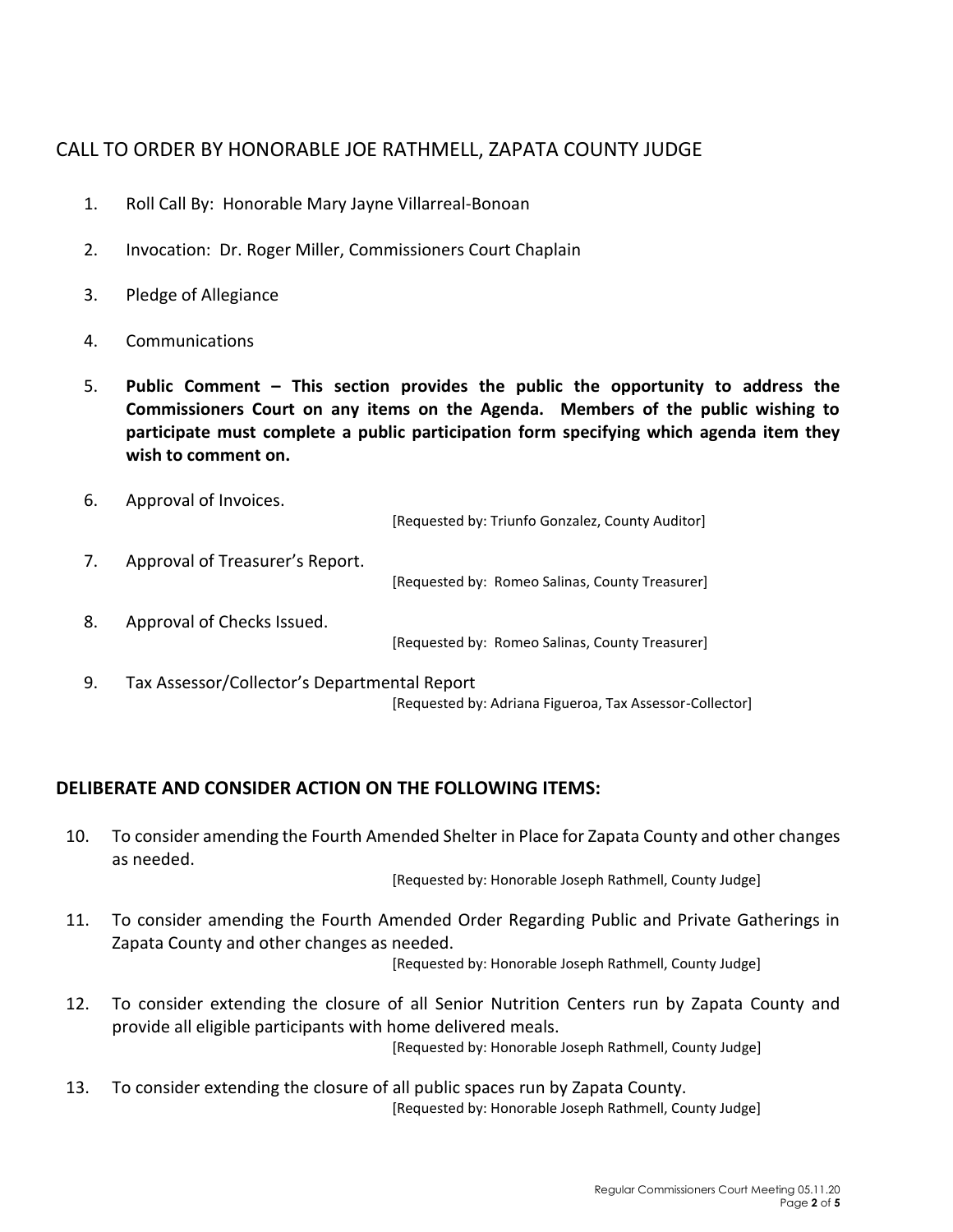14. To approve payment of \$44,369.30 to Global Technologies for installment of Courthouse security cameras.

[Requested by: Honorable Joseph Rathmell, County Judge]

- 15. To approve funding of \$5,000.00 for the Bass Champs Fishing Tournament slated for May 30, 2020 and to allow the use of the Pavilion at the county boat ramp. [Requested by: Honorable Joseph Rathmell, County Judge]
- 16. To assign a day out of the month to charge no fee at the county landfill for Zapata County residents.

[Requested by: Honorable Olga Elizondo, Commissioner Pct. 2]

17. To accept the resignation of Rafael Benavides, Labor/Maintenance, 15-012 slot #6 effective May 1, 2020.

[Requested by: Honorable Olga Elizondo, Commissioner Pct. 2]

18. To hire Corando Garcia Jr. as Labor/Maintenance in 15-012 slot #6 at \$9.48/hour effective May 4, 2020.

[Requested by: Honorable Olga Elizondo, Commissioner Pct. 2]

19. To approve a request from the Laredo Sector-U.S. Border Patrol to set up an autonomous selfpowered tower.

[Requested by: Honorable Olga Elizondo, Commissioner Pct. 2]

20. To adjust salary for Anna Juarez to \$16.92. No additional funds or amendments to the budget will be required as funds are available and currently in the budget.

[Requested by: Adriana Figueroa, Tax Assessor-Collector]

- 21. To review old landfill survey and approve invoice [Requested by: Manuel Gonzalez, Premier Engineering]
- 22. To review County Jail Plan Repair and approve invoice [Requested by: Manuel Gonzalez, Premier Engineering]
- 23. To review Falcon Shores Dr 6" Waterline installation progress and approve invoice [Requested by: Manuel Gonzalez, Premier Engineering]
- 24. To review ZC Wastewater Treatment Plant progress and approve invoice [Requested by: Manuel Gonzalez, Premier Engineering]
- 25. To review Falcon Mesa Paving project and approve invoice [Requested by: Manuel Gonzalez, Premier Engineering]
- *26. To review provision regarding exclusivity rights regarding industrial waste disposal.* [Requested by: Honorable Joseph Rathmell, County Judge]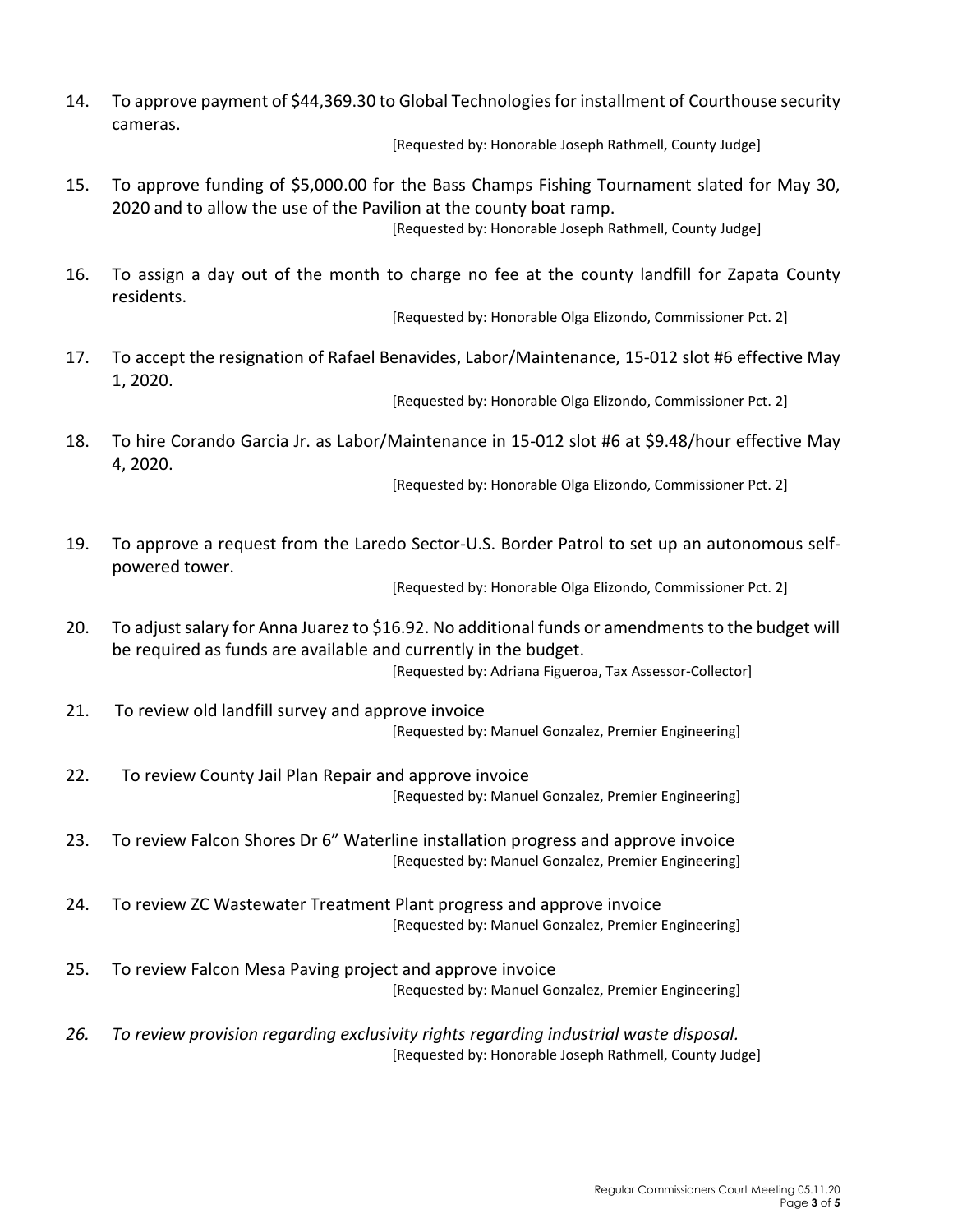# **CONSENT ITEMS**

Line-item Transfers

27. To approve the following line item transfer to meet departmental needs.

|             | <b>DEPARTMENT</b>             | LINE ITEM  | <b>FUND</b>                       | <b>AMOUNT</b> |
|-------------|-------------------------------|------------|-----------------------------------|---------------|
| <b>FROM</b> | Sherriff's County Jail        | 10-561-335 | <b>Computer Expense</b>           | \$2,000.00    |
| <b>TO</b>   | <b>Sherriff's County Jail</b> | 10-561-462 | <b>Miscellaneous &amp; Rental</b> | \$2,000.00    |
| <b>FROM</b> | Sherriff's County Jail        | 10-561-336 | Law Enforcement Supplies          | \$2,000.00    |
| <b>TO</b>   | <b>Sherriff's County Jail</b> | 10-561-462 | <b>Miscellaneous &amp; Rental</b> | \$2,000.00    |
| <b>FROM</b> | Sherriff's County Jail        | 10-561-337 | <b>Prisoner Supplies</b>          | \$2,000.00    |
| <b>TO</b>   | <b>Sherriff's County Jail</b> | 10-561-462 | <b>Miscellaneous &amp; Rental</b> | \$2,000.00    |
| <b>FROM</b> | Sheriff's Regional Jail       | 10-567-336 | Law Enforcement Supplies          | \$1,500.00    |
| TO          | Sheriff's Regional Jail       | 10-567-456 | <b>Equipment Rental</b>           | \$1,500.00    |
| <b>FROM</b> | Sheriff's Regional Jail       | 10-567-337 | Prisoner clothing                 | \$3,000.00    |
| <b>TO</b>   | Sheriff's Regional Jail       | 10-567-456 | <b>Equipment Maintenance</b>      | \$3,000.00    |
| <b>FROM</b> | Sheriff's Regional Jail       | 10-567-391 | <b>Prisoner Medication</b>        | \$5,500.00    |
| TO          | Sheriff's Regional Jail       | 10-567-456 | <b>Equipment Maintenance</b>      | \$5,500.00    |

[Requested by: Sheriff Alonso M. Lopez, Sheriff's Office]

28. To approve the following line item transfer to meet departmental needs.

|             | <b>DEPARTMENT</b> | LINE ITEM  | <b>FUND</b>            | <b>AMOUNT</b> |
|-------------|-------------------|------------|------------------------|---------------|
| <b>FROM</b> | County Judge      | 10-400-330 | Fuel/Maintenance       | \$1,000.00    |
|             | TO   County Judge | 10-400-310 | <b>Office Supplies</b> | \$1,000.00    |

[Requested by: Roxana Elizondo, County Judge's Office]

**Note 1 Gov't Code Ann 551.071, Consultation with Attorney Note 2 Gov't Code Ann 551.072, Real Property Note 3 Gov't Code Ann 551.074, Personnel Matters Note 4 Gov't Code Ann 551.076, Security**

The Commissioners Court will consider the following items in Executive Session. The Commissioners Court may also consider any other matter posted on the agenda if there are issues that require consideration in Executive Session and the Commissioners Court announces that the item will be considered during Executive Session.

*29. To review provision regarding exclusivity rights regarding industrial waste disposal. [Closed Session/Executive Session is requested pursuant to Texas Government Code Title 5, Subchapter D, Section 551.071 (A)(B) (Consultation with Attorney)*

[Requested by: Honorable Joseph Rathmell, County Judge]